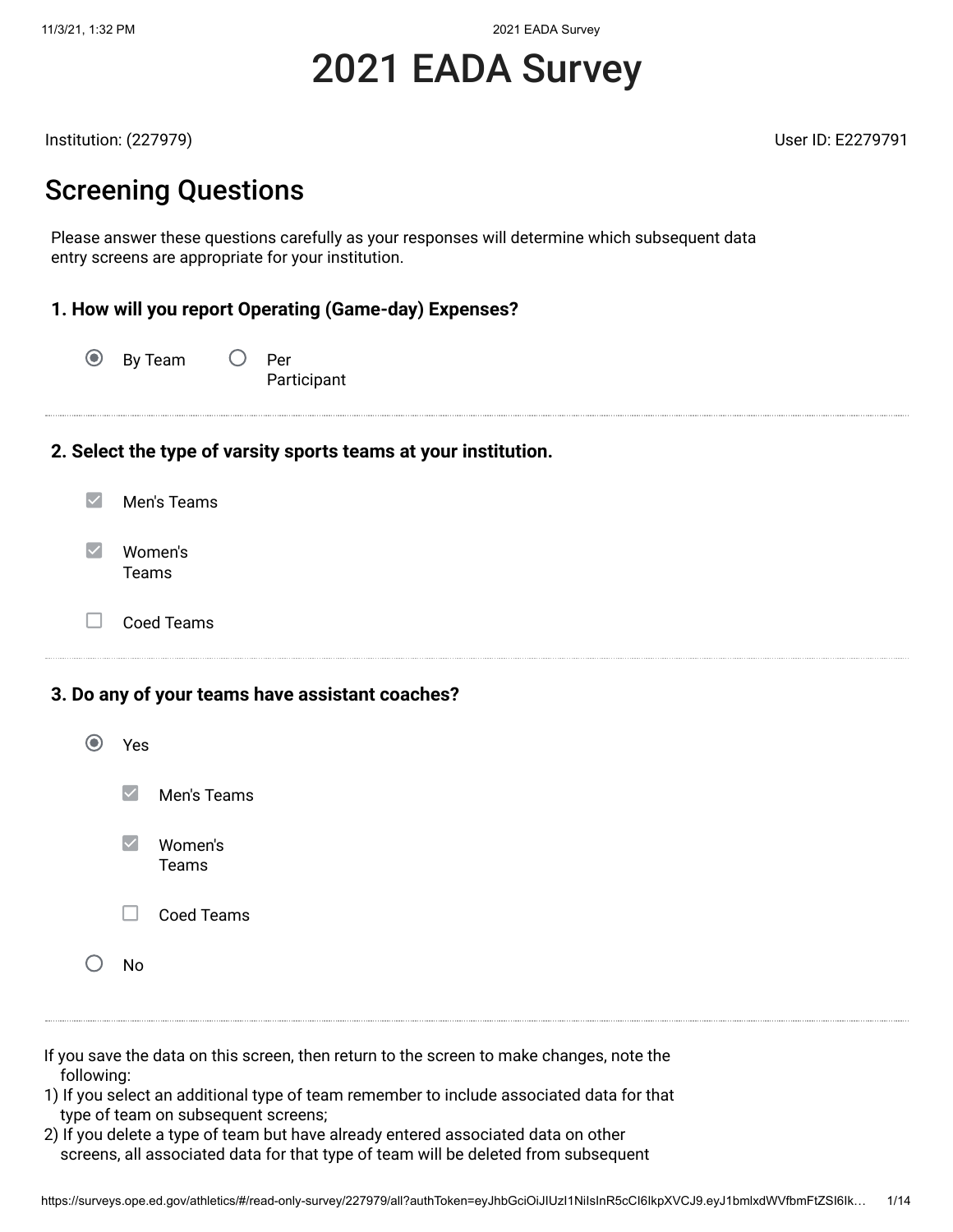screens. However, because the survey system has to recalculate the totals, you must re-save every screen.

### Sports Selection - Men's and Women's Teams

Select the varsity sports teams at your institution.

| <b>Sport</b>                       | Men's                | <b>Women's Sport</b> |                                     | Men's                    | <b>Women's</b> |
|------------------------------------|----------------------|----------------------|-------------------------------------|--------------------------|----------------|
| Archery                            |                      |                      | Badminton                           |                          |                |
| Baseball                           | $\blacktriangledown$ |                      | Basketball                          | ×                        |                |
| <b>Beach Volleyball</b>            | $\Box$               | - 1                  | Bowling                             | $\overline{\phantom{a}}$ |                |
| <b>Cross Country</b>               | $\mathcal{L}$        | - 1                  | Diving                              | $\overline{\phantom{0}}$ | H              |
| Equestrian                         | - 1                  |                      | Fencing                             |                          |                |
| Field Hockey                       |                      |                      | Football                            |                          |                |
| Golf                               | l. I                 | $\mathcal{A}$        | Gymnastics                          | $\mathcal{A}$            |                |
| Ice Hockey                         | П                    |                      | Lacrosse                            | ×.                       |                |
| Rifle                              | $\Box$               | $\mathcal{A}$        | Rodeo                               |                          |                |
| Rowing                             | l. I                 |                      | Sailing                             | ×                        |                |
| Skiing                             | $\Box$               |                      | Soccer                              | $\mathcal{L}$            |                |
| Softball                           |                      | $\blacktriangledown$ | Squash                              | П                        | $\mathcal{A}$  |
| Swimming                           |                      |                      | Swimming and<br>Diving (combined)   |                          |                |
| Synchronized<br>Swimming           |                      |                      | <b>Table Tennis</b>                 |                          |                |
| <b>Team Handball</b>               |                      |                      | Tennis                              |                          |                |
| <b>Track and Field</b><br>(Indoor) |                      |                      | <b>Track and Field</b><br>(Outdoor) |                          |                |
| <b>Track and Field</b>             |                      |                      | Volleyball                          |                          |                |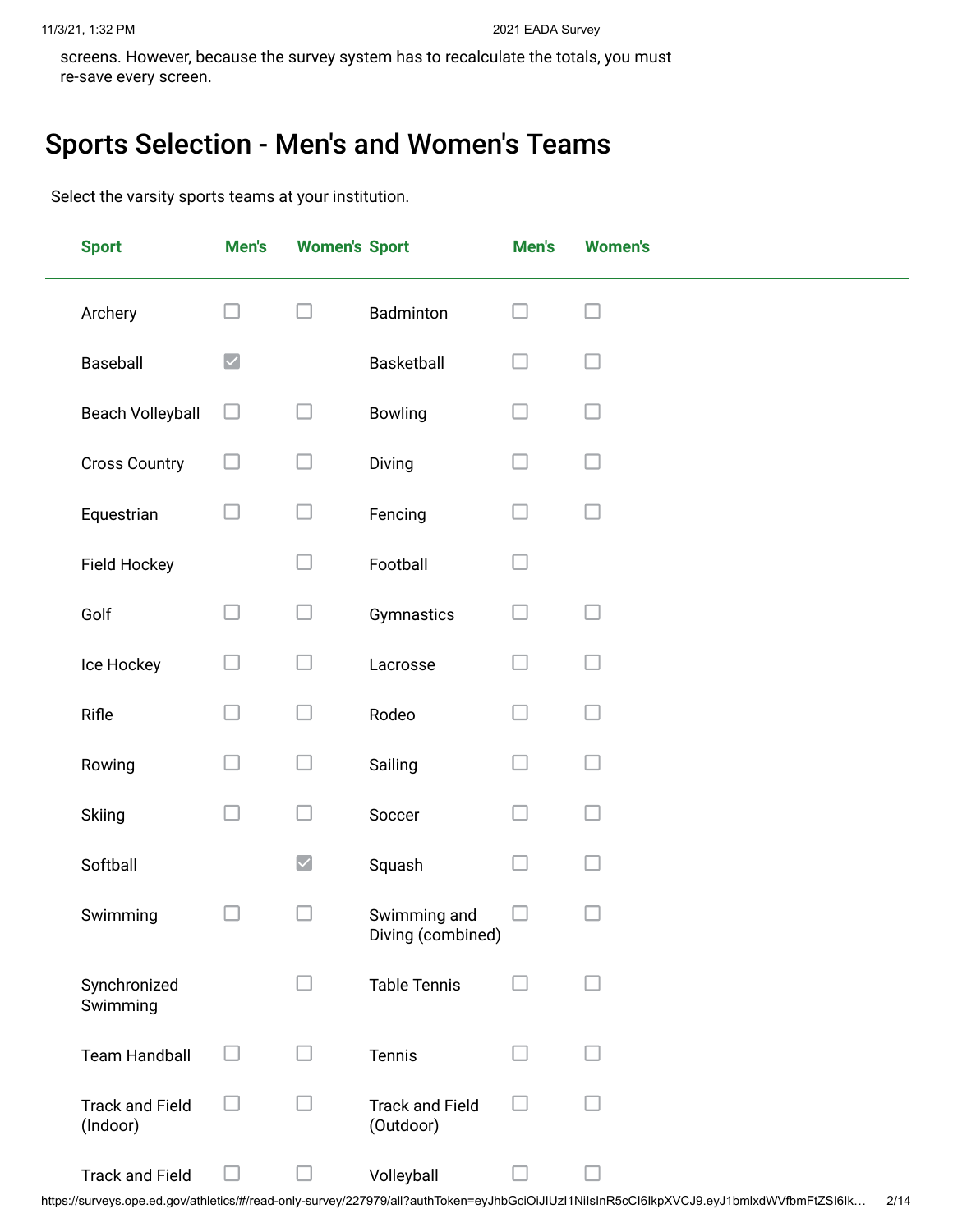| 11/3/21, 1:32 PM                   |  |                                                                | 2021 EADA Survey |  |
|------------------------------------|--|----------------------------------------------------------------|------------------|--|
| and Cross<br>Country<br>(combined) |  |                                                                |                  |  |
| Water Polo                         |  | <b>Weight Lifting</b>                                          |                  |  |
| Wrestling                          |  | <b>Other Sports</b><br>(Specify sports in<br>the caveat box.)* |                  |  |

#### **Caveat:**

The caveat on this screen is for internal use and does not appear on the EADA Dissemination Website (public site). If you want information to appear on the public site, enter it on the Athletic Participation screen.

**\*** If you indicated in the caveat box that your other sports are Dancing and/or Cheerleading, please specify in the caveat box that these are competitive varsity teams (i.e., not pep squads).

If you save the data on this screen, then return to the screen to make changes, note the following:

1) If you select an additional team remember to include associated data for that sport on subsequent screens;

2) If you delete a sport but have already entered associated data on other screens, all associated data for that sport will be deleted from subsequent screens. However, because the survey system has to recalculate the totals, you must re-save every screen.

### Athletics Participation - Men's and Women's Teams

Enter the number of participants as of the day of the first scheduled contest.

| <b>Varsity Teams</b> | <b>Men's Teams</b> | <b>Women's Teams</b> |
|----------------------|--------------------|----------------------|
| Baseball             | 59                 |                      |

Softball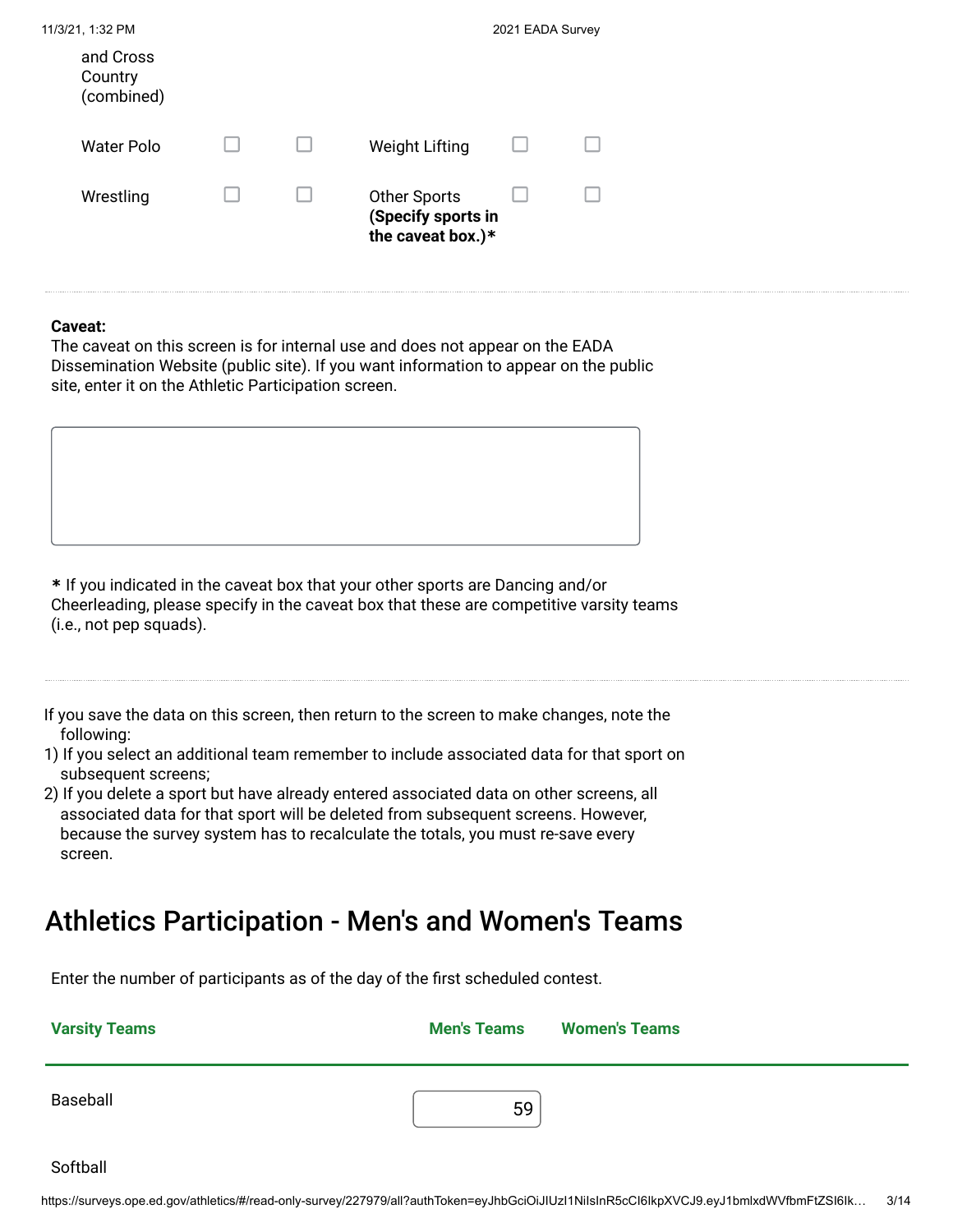| 11/3/21, 1:32 PM                                                                                                                                                              | 2021 EADA Survey |
|-------------------------------------------------------------------------------------------------------------------------------------------------------------------------------|------------------|
|                                                                                                                                                                               | 20               |
| <b>Total Participants Men's and Women's Teams</b>                                                                                                                             | 59<br>20         |
| <b>Unduplicated Count of Participants</b><br>(This is a head count. If an individual<br>participates on more than one team, count that<br>individual only once on this line.) | 59<br>20         |

#### CAVEAT

(For each men's or women's team that includes opposite sex participants, specify the number of male and the number of female students on that team in this caveat box. This does not apply for coed teams. Additionally, provide any other clarifying information here.)

If you save the data on this screen, then return to the screen to make changes, please note you must re-save every screen because the survey system has to recalculate the totals.

### Head Coaches - Men's Teams

For each men's team, indicate whether the head coach is male or female, was assigned to the team on a full-time or part-time basis, and whether the coach was employed by the institution on a full-time basis or on a part-time or volunteer basis, by entering a 1 in the appropriate field.

The Swimming and Diving (combined) fields allow up to 2 head coaches. The Track and Field and Cross Country (combined) fields allow up to 3.

|                                |                                                          | <b>Male Head Coaches</b>                                          |               |                                                                                         |                                       | <b>Female Head Coaches</b>                                                           |               |                                                                                        |                          |
|--------------------------------|----------------------------------------------------------|-------------------------------------------------------------------|---------------|-----------------------------------------------------------------------------------------|---------------------------------------|--------------------------------------------------------------------------------------|---------------|----------------------------------------------------------------------------------------|--------------------------|
| <b>Varsity</b><br><b>Teams</b> | to Team to Team<br>on a<br>Full-<br>Time<br><b>Basis</b> | <b>Assigned Assigned</b><br>on a<br>Part-<br>Time<br><b>Basis</b> | Full-<br>Time | Part-<br>Time<br>Institution Institution<br><b>Employee Employee</b><br>or<br>Volunteer | on a<br>Full-<br>Time<br><b>Basis</b> | <b>Assigned Assigned</b><br>to Team to Team<br>on a<br>Part-<br>Time<br><b>Basis</b> | Full-<br>Time | Part-<br>Time<br>InstitutionInstitution<br><b>Employee Employee</b><br>or<br>Volunteer | Total<br>Head<br>Coaches |

#### Baseball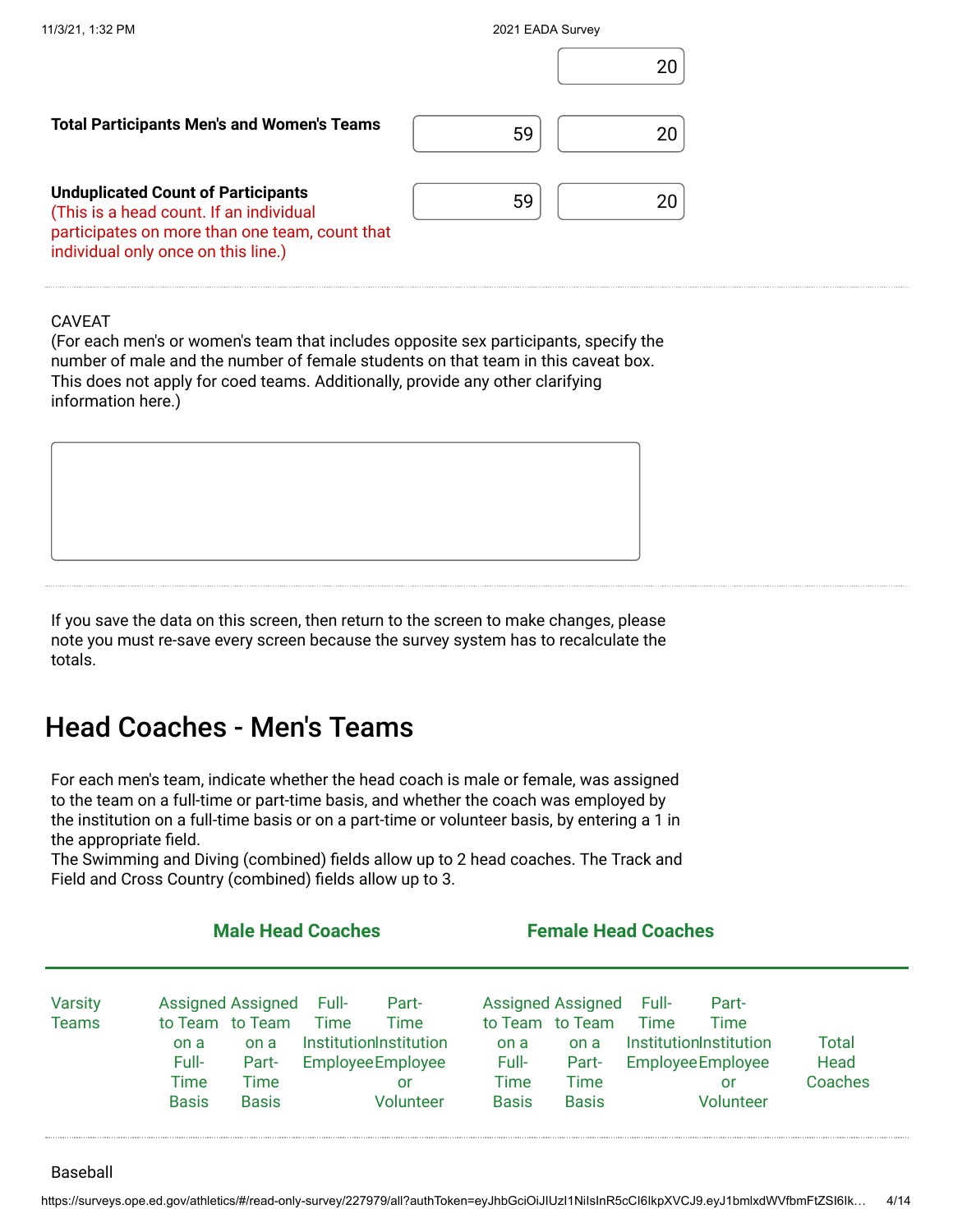| 11/3/21, 1:32 PM |  |
|------------------|--|
|                  |  |

2021 EADA Survey

| $\sim$                                              |                  |                       |  |
|-----------------------------------------------------|------------------|-----------------------|--|
| <b>Coaching</b><br><b>Position</b><br><b>Totals</b> | 0<br>۰<br>-<br>ັ | ⌒<br>U<br>U<br>U<br>u |  |

#### CAVEAT

### Head Coaches - Women's Teams

For each women's team, indicate whether the head coach is male or female, was assigned to the team on a full-time or part-time basis, and whether the coach was employed by the institution on a full-time basis or on a part-time or volunteer basis, by entering a 1 in the appropriate field.

The Swimming and Diving (combined) fields allow up to 2 head coaches. The Track and Field and Cross Country (combined) fields allow up to 3.

|                                              | <b>Male Head Coaches</b>                                                                                                                                                                                                                 | <b>Female Head Coaches</b>                                                                                                                                                                                                                      |                                 |
|----------------------------------------------|------------------------------------------------------------------------------------------------------------------------------------------------------------------------------------------------------------------------------------------|-------------------------------------------------------------------------------------------------------------------------------------------------------------------------------------------------------------------------------------------------|---------------------------------|
| <b>Varsity</b><br><b>Teams</b>               | <b>Assigned Assigned</b><br>Part-<br>Full-<br>to Team to Team<br>Time<br>Time<br>InstitutionInstitution<br>on a<br>on a<br>Full-<br><b>Employee Employee</b><br>Part-<br>Time<br>Time<br>or<br><b>Basis</b><br>Volunteer<br><b>Basis</b> | <b>Assigned Assigned</b><br>Part-<br>Full-<br>to Team to Team<br>Time<br>Time<br>InstitutionInstitution<br>on a<br>on a<br>Full-<br><b>Employee Employee</b><br>Part-<br><b>Time</b><br>Time<br>or<br>Volunteer<br><b>Basis</b><br><b>Basis</b> | <b>Total</b><br>Head<br>Coaches |
| Softball                                     |                                                                                                                                                                                                                                          |                                                                                                                                                                                                                                                 |                                 |
| Coaching<br><b>Position</b><br><b>Totals</b> | 0<br>0<br>O<br>0                                                                                                                                                                                                                         | 0<br>$\overline{0}$                                                                                                                                                                                                                             |                                 |

CAVEAT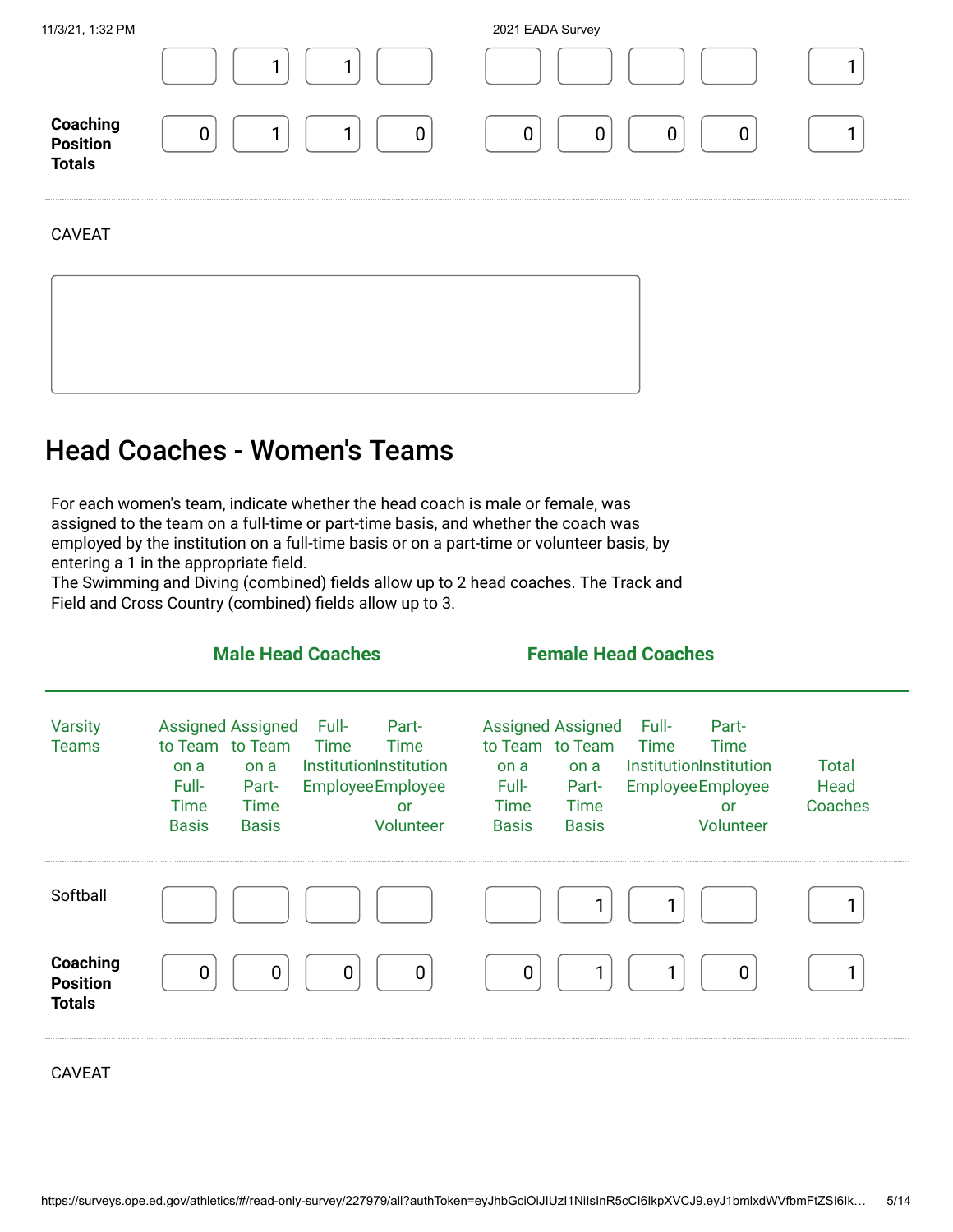### Head Coaches' Salaries - Men's and Women's Teams

Enter only salaries and bonuses that your institution pays head coaches as compensation for coaching. Do not include benefits on this screen. Do not include volunteer coaches in calculating the average salary and the Full-Time Equivalent (FTE) Total.

For help calculating the FTE total click on the Instructions link on this screen.

|                                                                                                                      | <b>Men's Teams</b> | <b>Women's</b><br><b>Teams</b> |
|----------------------------------------------------------------------------------------------------------------------|--------------------|--------------------------------|
| Average Annual Institutional Salary per Head Coaching<br>Position<br>(for coaching duties only)                      | 76,899             | 62,504                         |
| Number of Head Coaching Positions Used to Calculate<br>the Average                                                   |                    |                                |
| Number of Volunteer Head Coaching Positions<br>(Do not include these coaches in your salary or FTE<br>calculations.) | 0                  | 0                              |
| Average Annual Institutional Salary per Full-time<br>equivalent (FTE)                                                | 111,448            | 97,662                         |
| Sum of Full-Time Equivalent (FTE) Positions Used to<br><b>Calculate the Average</b>                                  | 0.69               | 0.64                           |
|                                                                                                                      |                    |                                |

CAVEAT

#### Assistant Coaches - Men's Teams

https://surveys.ope.ed.gov/athletics/#/read-only-survey/227979/all?authToken=eyJhbGciOiJIUzI1NiIsInR5cCI6IkpXVCJ9.eyJ1bmlxdWVfbmFtZSI6Ik… 6/14 For each men's team, indicate whether the assistant coach is male or female, was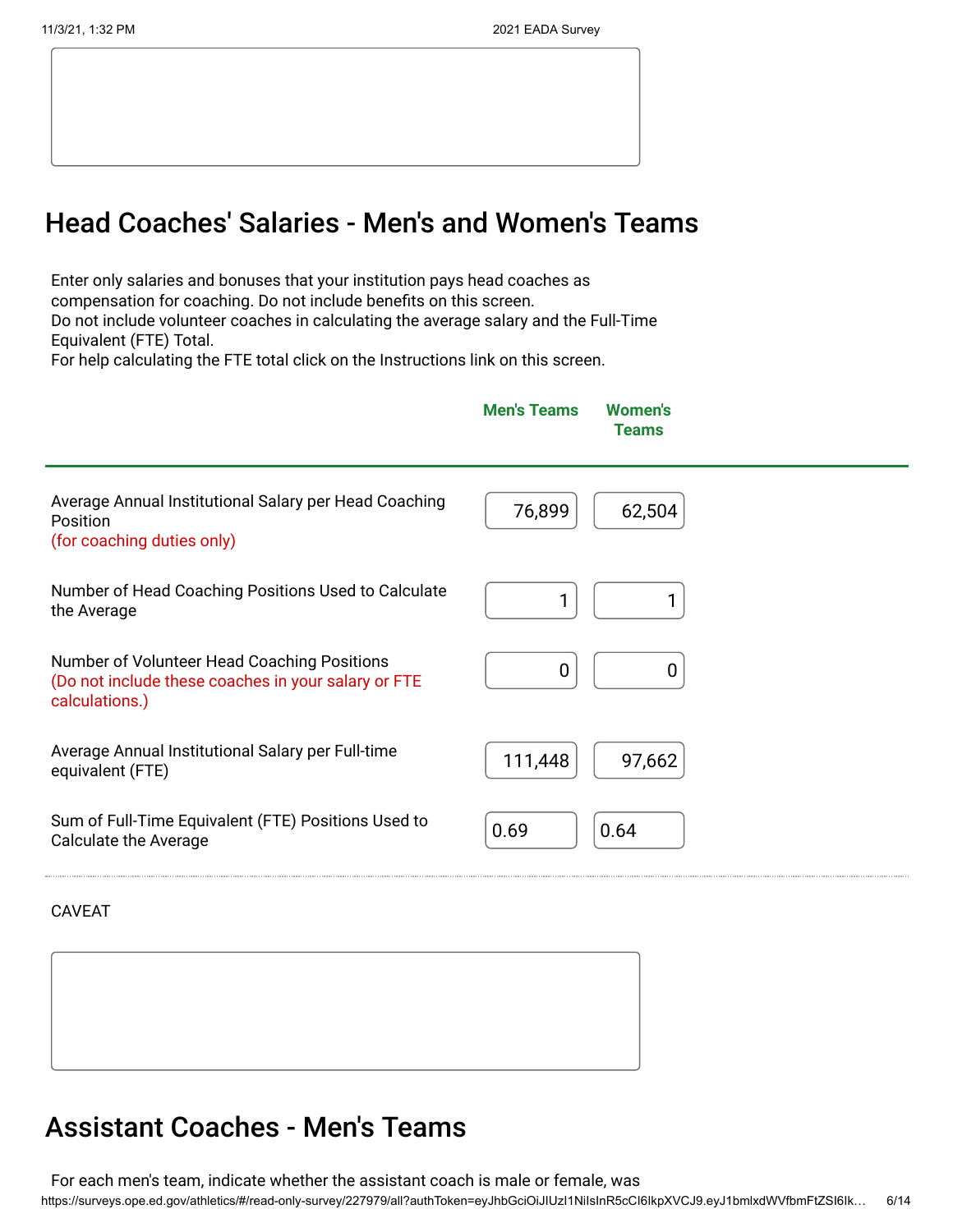assigned to the team on a full-time or part-time basis, and whether the coach was employed by the institution on a full-time basis or on a part-time or volunteer basis, by entering a 1 in the appropriate field.

|                                       | <b>Male Assistant Coaches</b>                                                                                                                                                                                                                                            | <b>Female Assistant Coaches</b>                                                                                                                                                                                                                               |                                      |
|---------------------------------------|--------------------------------------------------------------------------------------------------------------------------------------------------------------------------------------------------------------------------------------------------------------------------|---------------------------------------------------------------------------------------------------------------------------------------------------------------------------------------------------------------------------------------------------------------|--------------------------------------|
| <b>Varsity</b><br><b>Teams</b>        | <b>Assigned Assigned</b><br>Full-<br>Part-<br>to Team to Team<br><b>Time</b><br><b>Time</b><br>on a InstitutionInstitution<br>on a<br><b>Employee Employee</b><br>Full-<br>Part-<br><b>Time</b><br><b>Time</b><br><b>or</b><br><b>Basis</b><br><b>Basis</b><br>Volunteer | <b>Assigned Assigned</b><br>Full-<br>Part-<br>to Team to Team<br><b>Time</b><br><b>Time</b><br>on a InstitutionInstitution<br>on a<br>Part- EmployeeEmployee<br>Full-<br><b>Time</b><br><b>Time</b><br><b>or</b><br><b>Basis</b><br><b>Basis</b><br>Volunteer | <b>Total</b><br>Assistant<br>Coaches |
| Baseball                              | $\overline{2}$<br>1                                                                                                                                                                                                                                                      |                                                                                                                                                                                                                                                               | $\overline{2}$                       |
| Coaching<br>Position<br><b>Totals</b> | $\overline{2}$<br>1<br>0                                                                                                                                                                                                                                                 | $\boldsymbol{0}$<br>$\mathbf 0$<br>0<br>$\mathbf 0$                                                                                                                                                                                                           | $\overline{2}$                       |
| <b>CAVEAT</b>                         |                                                                                                                                                                                                                                                                          |                                                                                                                                                                                                                                                               |                                      |
|                                       |                                                                                                                                                                                                                                                                          |                                                                                                                                                                                                                                                               |                                      |

### Assistant Coaches - Women's Teams

For each women's team, indicate whether the assistant coach is male or female, was assigned to the team on a full-time or part-time basis, and whether the coach was employed by the institution on a full-time basis or on a part-time or volunteer basis, by entering a 1 in the appropriate field.

|              |                          |              | <b>Male Assistant Coaches</b> |           |                 |                          | <b>Female Assistant Coaches</b> |           |           |
|--------------|--------------------------|--------------|-------------------------------|-----------|-----------------|--------------------------|---------------------------------|-----------|-----------|
| Varsity      | <b>Assigned Assigned</b> |              | Full-                         | Part-     |                 | <b>Assigned Assigned</b> | Full-                           | Part-     |           |
| <b>Teams</b> | to Team to Team          |              | <b>Time</b>                   | Time      | to Team to Team |                          | <b>Time</b>                     | Time      |           |
|              | on a                     |              | on a Institution Institution  |           | on a            |                          | on a Institution Institution    |           | Total     |
|              | Full-                    |              | Part- Employee Employee       |           | Full-           |                          | Part- Employee Employee         |           | Assistant |
|              | Time                     | Time         |                               | or        | Time            | Time                     |                                 | Ωľ        | Coaches   |
|              | <b>Basis</b>             | <b>Basis</b> |                               | Jolunteer | <b>Basis</b>    | <b>Basis</b>             |                                 | Jolunteer |           |
|              |                          |              |                               |           |                 |                          |                                 |           |           |
|              |                          |              |                               |           |                 |                          |                                 |           |           |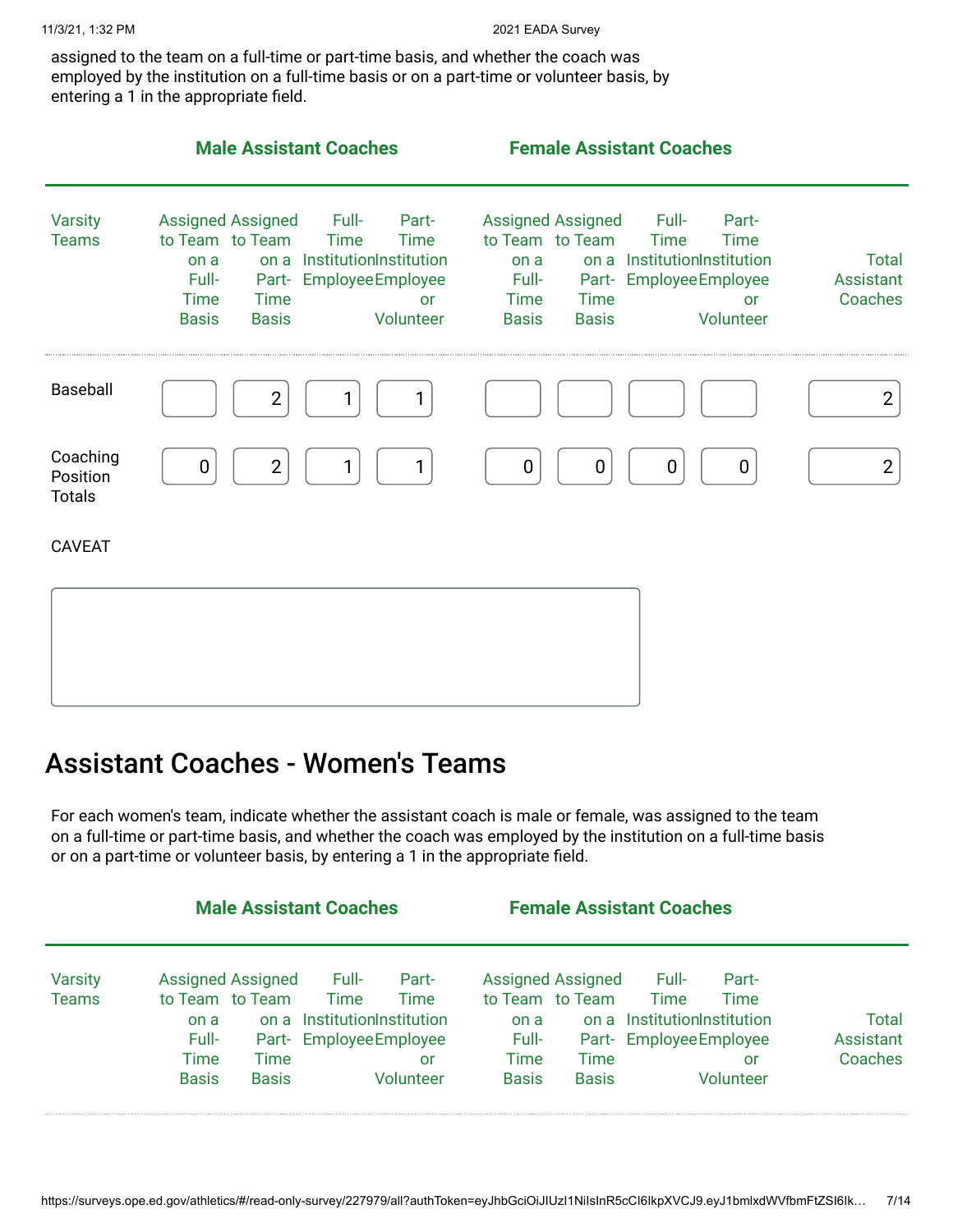| 11/3/21, 1:32 PM                      |        | 2021 EADA Survey |  |
|---------------------------------------|--------|------------------|--|
| Softball                              |        | ◠<br>-           |  |
| Coaching<br>Position<br><b>Totals</b> | 0<br>0 | ◠<br>-<br>0      |  |

CAVEAT

## Assistant Coaches' Salaries - Men's and Women's Teams

Enter only salaries and bonuses that your institution pays assistant coaches as compensation for coaching. Do not include benefits on this screen. Do not include volunteer coaches in calculating the average salary and the Full-Time Equivalent (FTE) Total.

For help calculating the FTE total click on the Instructions link on this screen.

|                                                                                                                           | <b>Men's Teams</b><br><b>Women's</b><br><b>Teams</b> |
|---------------------------------------------------------------------------------------------------------------------------|------------------------------------------------------|
| Average Annual Institutional Salary per Assistant<br><b>Coaching Position</b><br>(for coaching duties only)               | 40,232<br>41,762                                     |
| Number of Assistant Coaching Positions Used to<br><b>Calculate the Average</b>                                            |                                                      |
| Number of Volunteer Assistant Coaching Positions<br>(Do not include these coaches in your salary or FTE<br>calculations.) | 1                                                    |
| Average Annual Institutional Salary per Full-time<br>equivalent (FTE)                                                     | 55,112<br>60,525                                     |
| Sum of Full-Time Equivalent (FTE) Positions Used to<br><b>Calculate the Average</b>                                       | 0.73<br>0.69                                         |

CAVEAT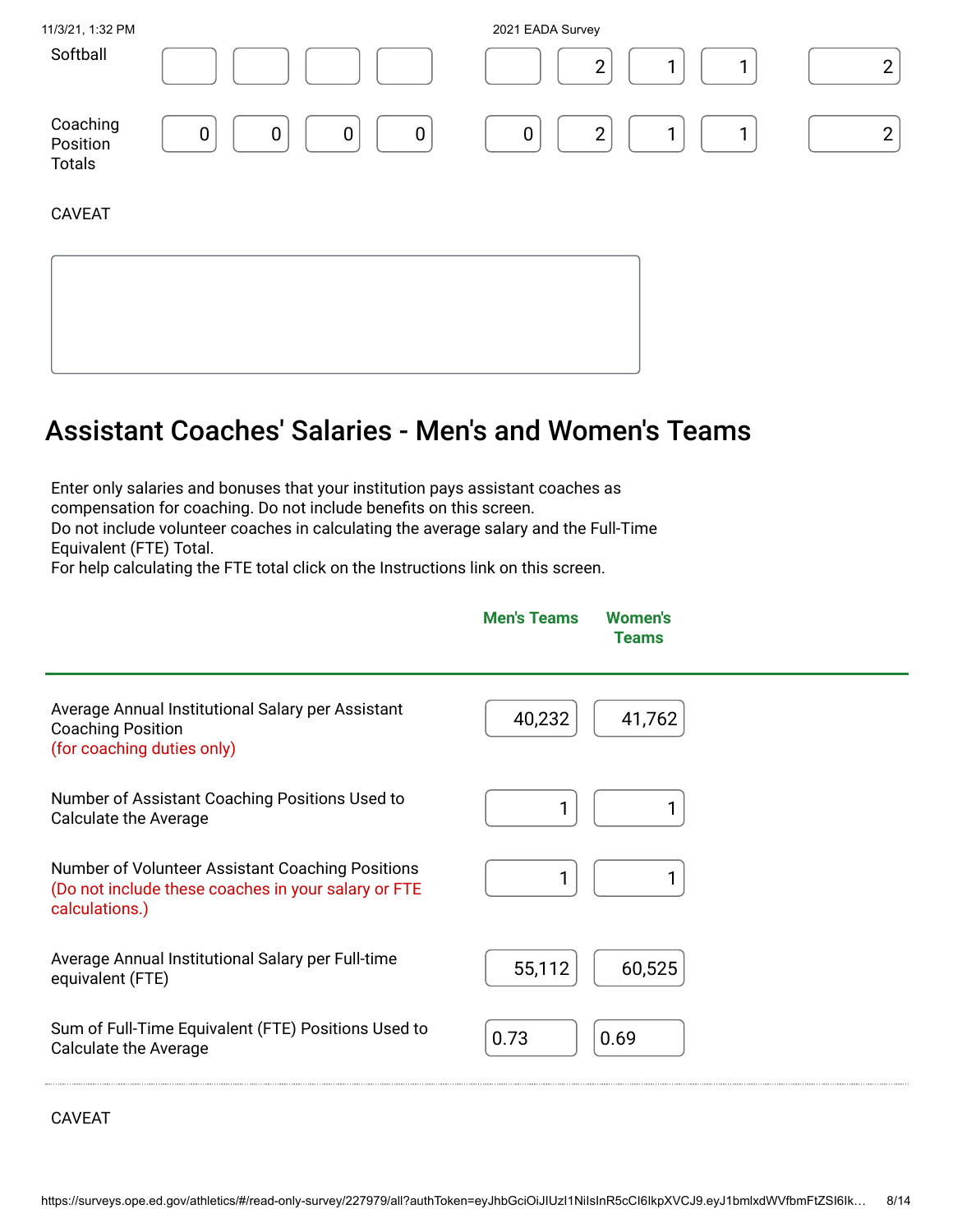### Athletically Related Student Aid - Men's and Women's Teams

Athletically related student aid is any scholarship, grant, or other form of financial assistance, offered by an institution, the terms of which require the recipient to participate in a program of intercollegiate athletics at the institution. Other student aid, of which a student-athlete simply happens to be the recipient, is not athletically related student aid. If you do not have any aid to report, enter a 0.

|                 |         | <b>Men's Teams</b> Women's Teams | <b>Total</b> |
|-----------------|---------|----------------------------------|--------------|
| Amount of Aid   | 402,896 | 347,771                          | 750,667      |
| Ratio (percent) | 54      | 46                               | 100%         |
| <b>CAVEAT</b>   |         |                                  |              |
|                 |         |                                  |              |
|                 |         |                                  |              |

### Recruiting Expenses - Men's and Women's Teams

Recruiting expenses are all expenses an institution incurs attributable to recruiting activities. This includes, but is not limited to, expenses for lodging, meals, telephone use, and transportation (including vehicles used for recruiting purposes) for both recruits and personnel engaged in recruiting, and other expenses for official and unofficial visits, and all other expenses related to recruiting. If you do not have any recruiting expenses to report, enter a 0.

|       | <b>Men's Teams</b> | <b>Women's Teams</b> | Total |
|-------|--------------------|----------------------|-------|
| Total |                    |                      |       |
|       |                    |                      |       |

CAVEAT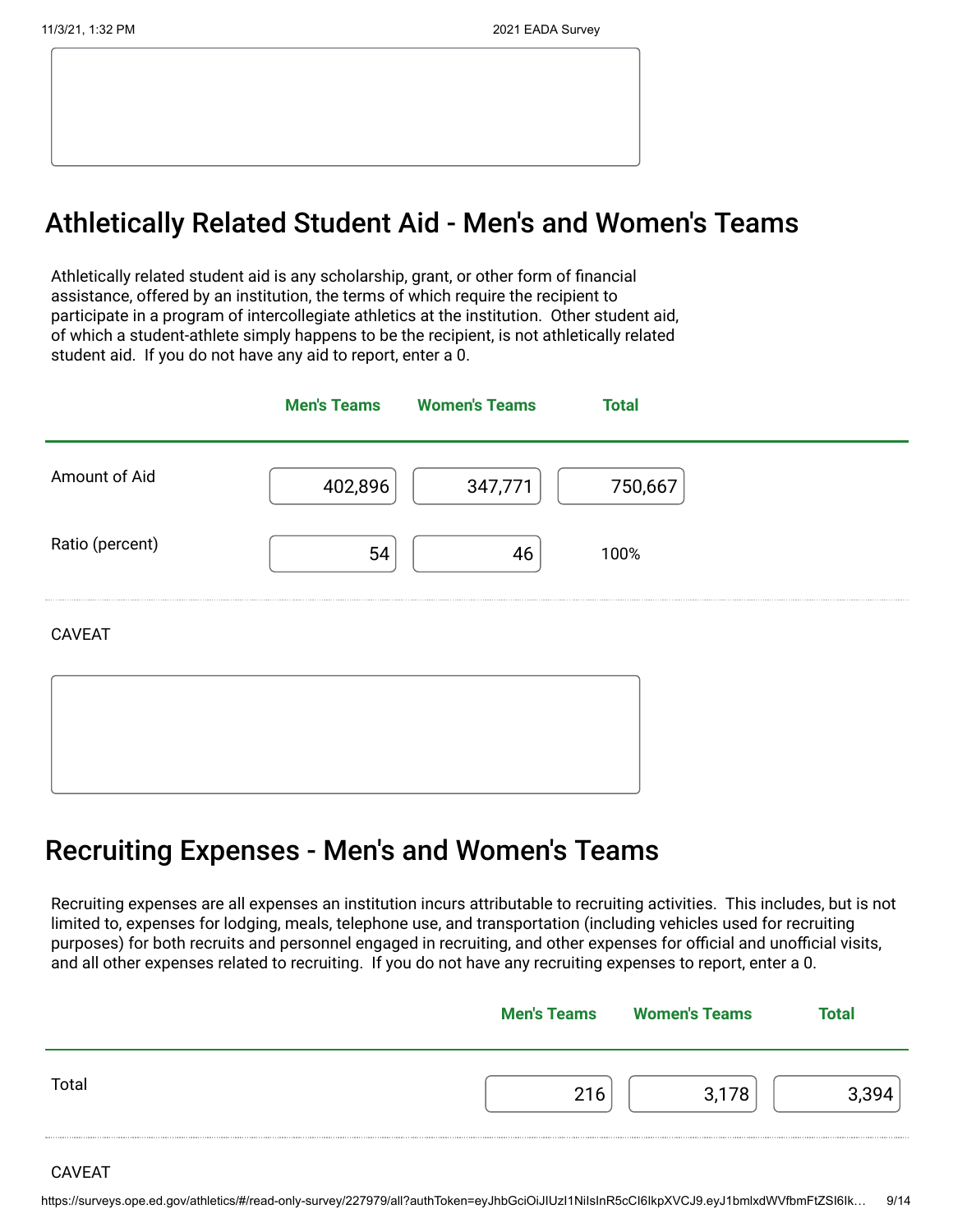### Operating (Game-Day) Expenses - Men's and Women's Teams by Team

Operating expenses are all expenses an institution incurs attributable to home, away, and neutral-site intercollegiate athletic contests (commonly known as "game-day expenses"), for (A) Lodging, meals, transportation, uniforms, and equipment for coaches, team members, support staff (including, but not limited to team managers and trainers), and others; and (B) Officials.

For a sport with a men's team and a women's team that have a combined budget, click [here](https://surveys.ope.ed.gov/athletics2k21/wwwroot/documents/inst_1.pdf) for special instructions. Report actual numbers, not budgeted or estimated numbers. Please do not round beyond the next dollar.



CAVEAT

#### **Note: This screen is for game-day expenses only.**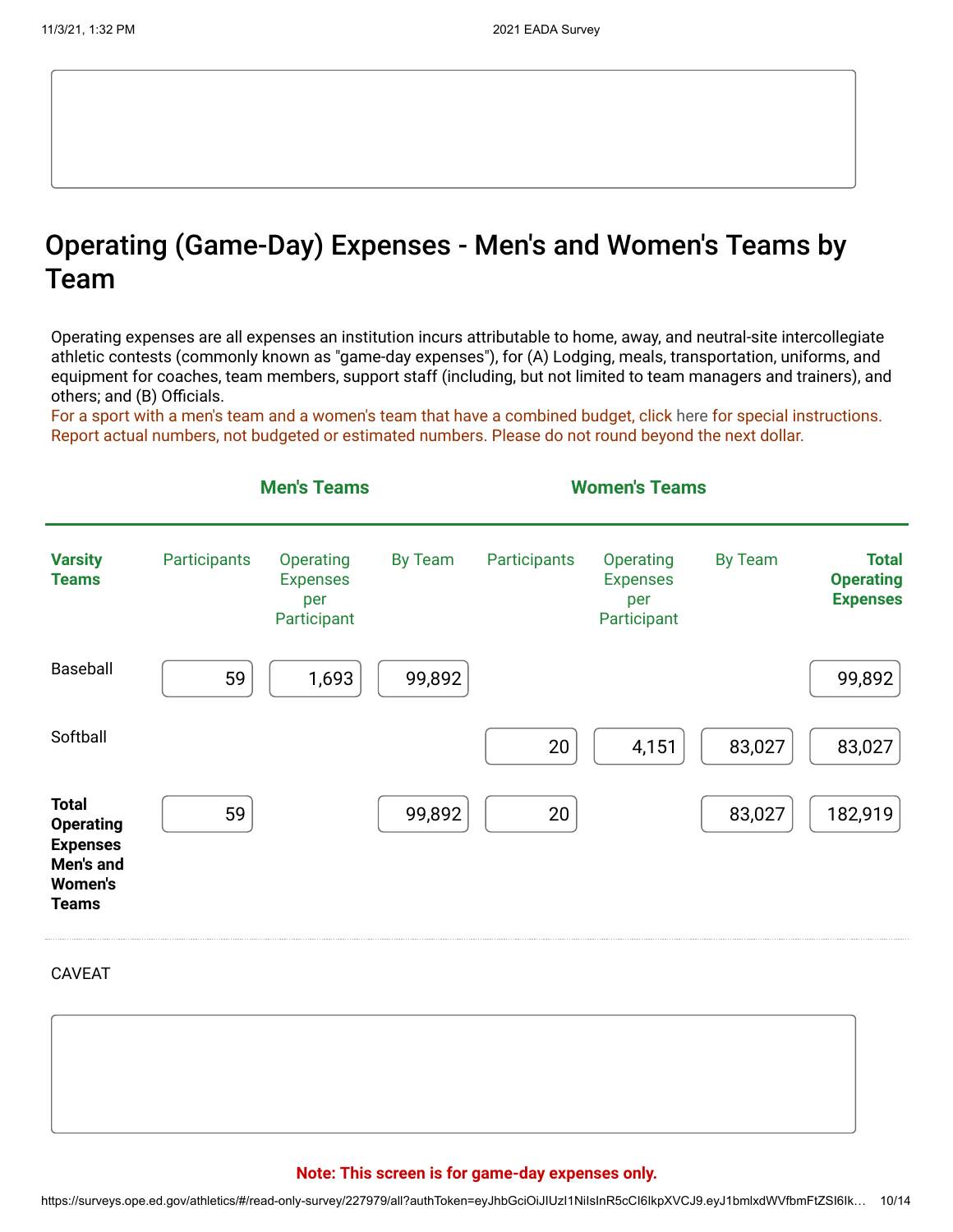#### Total Expenses - Men's and Women's Teams

Enter all expenses attributable to intercollegiate athletic activities. This includes appearance guarantees and options, athletically related student aid, contract services, equipment, fundraising activities, operating expenses, promotional activities, recruiting expenses, salaries and benefits, supplies, travel, and any other expenses attributable to intercollegiate athletic activities.

Report actual numbers, not budgeted or estimated numbers. Please do not round beyond the next dollar.

| <b>Varsity Teams</b>                                                                         | <b>Men's Teams</b> | <b>Women's Teams</b> | <b>Total</b> |
|----------------------------------------------------------------------------------------------|--------------------|----------------------|--------------|
| Baseball                                                                                     | 705,680            |                      | 705,680      |
| Softball                                                                                     |                    | 614,341              | 614,341      |
| Total Expenses of all Sports, Except Football and<br>Basketball, Combined                    | 705,680            | 614,341              | 1,320,021    |
| Total Expenses Men's and Women's Teams                                                       | 705,680            | 614,341              | 1,320,021    |
| Not Allocated by Gender/Sport (Expenses not attributable<br>to a particular sport or sports) |                    |                      | 187,382      |
| <b>Grand Total Expenses</b>                                                                  |                    |                      | 1,507,403    |

CAVEAT

### Total Revenues - Men's and Women's Teams

Your total revenues must cover your total expenses.

Enter all revenues attributable to intercollegiate athletic activities. This includes revenues from appearance guarantees and options, an athletic conference, tournament or bowl games, concessions, contributions from alumni and others, institutional support, program advertising and sales, radio and television, royalties, signage and other sponsorships, sport camps, state or other government support, student activity fees, ticket and luxury box sales, and any other revenues attributable to intercollegiate athletic activities.

Report actual numbers, not budgeted or estimated numbers. Please do not round beyond the next dollar.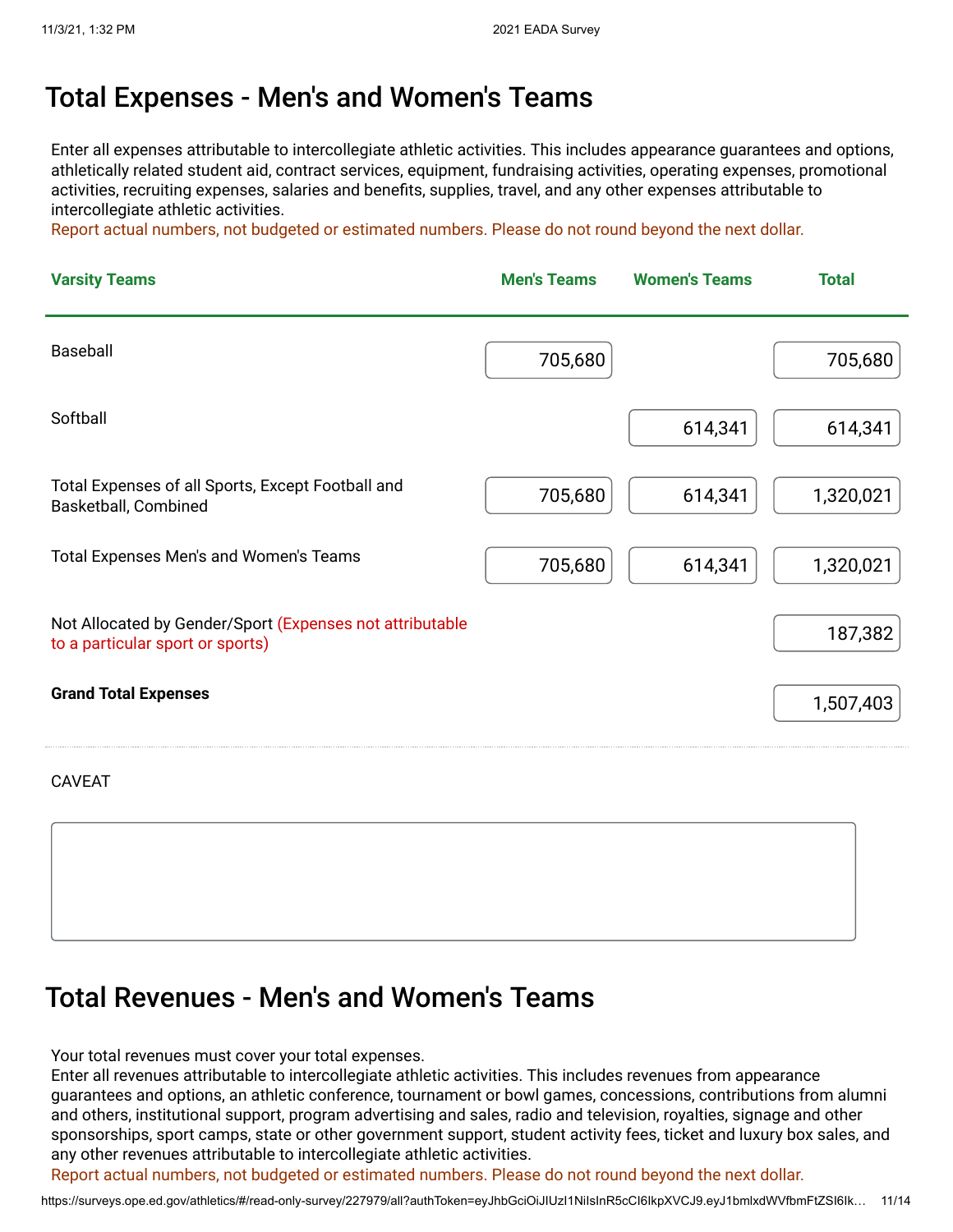**Varsity Teams Men's Teams Women's Teams Total** Baseball  $\begin{bmatrix} 705,680 \end{bmatrix}$  700,680  $\begin{bmatrix} 705,680 \end{bmatrix}$  705,680 Softball 614,341  $\begin{bmatrix} 614,341 \end{bmatrix}$  614,341 Total Revenues of all Sports, Except Football and Basketball, Combined **Basketball**, Combined **614,341** 1,320,021 Total Revenues Men's and Women's Teams  $\begin{array}{|c|c|c|c|c|}\hline & 705,680 & & 614,341 & & 1,320,021\hline \end{array}$ Not Allocated by Gender/Sport (Revenues not attributable to a particular sport or sports) and the ventures not attributable<br>to a particular sport or sports) **Grand Total for all Teams** (includes by team and not allocated by gender/sport) and the discussion of the discussion of the discussion of the discussion of the discussion of the discussion of the discussion of the discussion of the discussion of the discussion of the discuss

CAVEAT

### Summary - Men's and Women's Teams

11/3/21, 1:32 PM 2021 EADA Survey

#### **Your Grand Total Revenues must be equal to or greater than your Grand Total Expenses or you will not be able to lock your survey.**

|              |                                             | <b>Men's Teams</b> | <b>Women's</b><br><b>Teams</b> | <b>Total</b> |  |
|--------------|---------------------------------------------|--------------------|--------------------------------|--------------|--|
|              | <b>Total of Head Coaches' Salaries</b>      | 76,899             | 62,504                         | 139,403      |  |
| $\mathbf{2}$ | <b>Total of Assistant Coaches' Salaries</b> | 40,232             | 41,762                         | 81,994       |  |
| 3            | <u> Fotal Salaries (Lines 1+2)</u>          | 117,131            | 104,266                        | 221,397      |  |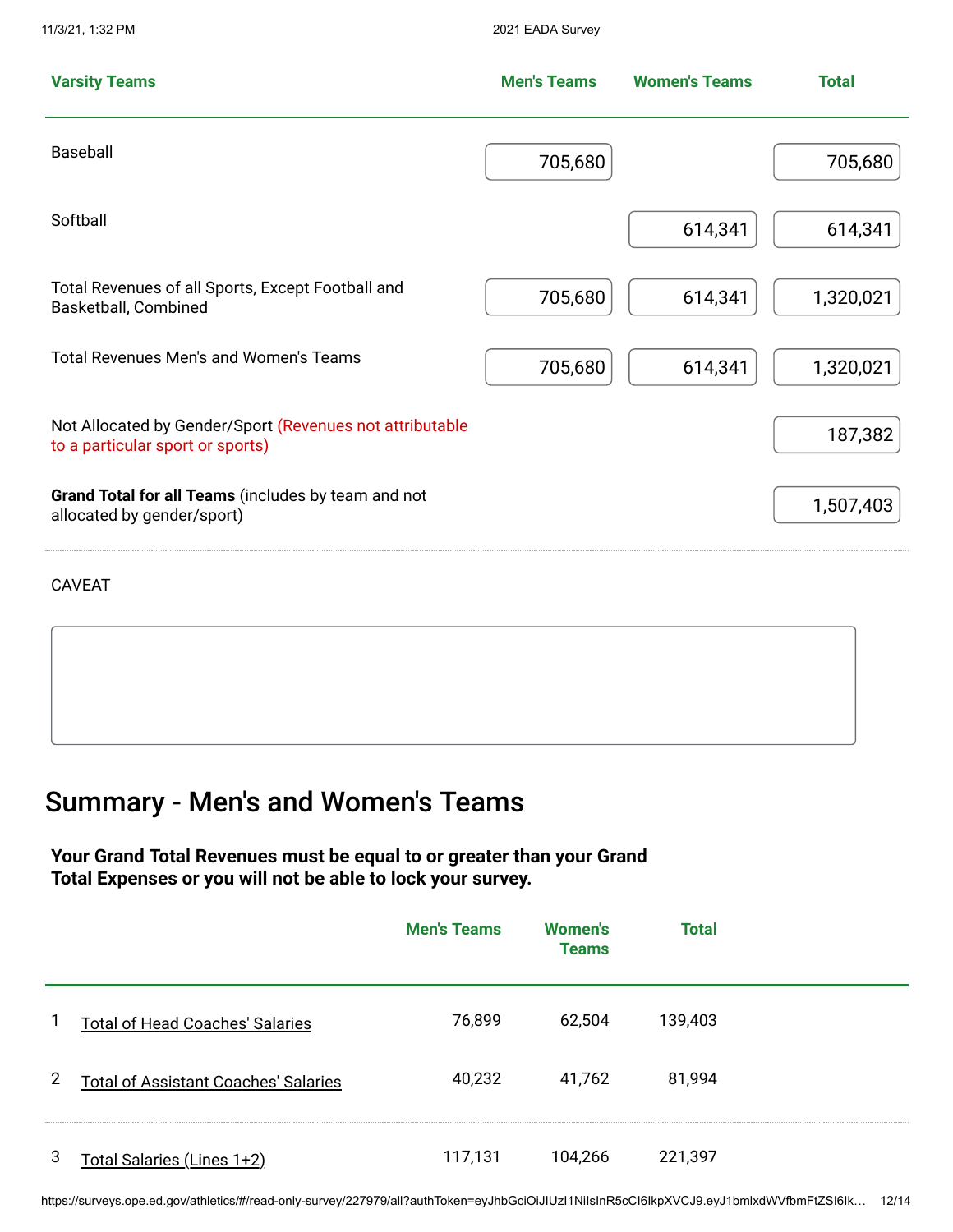|                 | 11/3/21, 1:32 PM                                                                      |             | 2021 EADA Survey |                   |  |
|-----------------|---------------------------------------------------------------------------------------|-------------|------------------|-------------------|--|
| 4               | <b>Athletically Related Student Aid</b>                                               | 402,896     | 347,771          | 750,667           |  |
| 5               | <b>Recruiting Expenses</b>                                                            | 216         | 3,178            | 3,394             |  |
| 6               | Operating (Game-Day) Expenses                                                         | 99,892      | 83,027           | 182,919           |  |
| 7               | <b>Summary of Subset Expenses (Lines</b><br>$3+4+5+6$ )                               | 620,135     |                  | 538,242 1,158,377 |  |
| 8               | <b>Total Expenses for Teams</b>                                                       | 705,680     | 614,341          | 1,320,021         |  |
| 9               | <b>Total Expenses for Teams Minus Subset</b><br>Expenses (Line $8 -$ Line 7)          | 85,545      | 76,099           | 161,644           |  |
| 10 <sub>2</sub> | <b>Not Allocated Expenses</b>                                                         |             |                  | 187,382           |  |
| 11              | Grand Total Expenses (Lines 8+10)                                                     |             |                  | 1,507,403         |  |
|                 | 12 Total Revenues for Teams                                                           | 705,680     | 614,341          | 1,320,021         |  |
| 13              | <b>Not Allocated Revenues</b>                                                         |             |                  | 187,382           |  |
|                 | 14 Grand Total Revenues (Lines 12+13)                                                 |             |                  | 1,507,403         |  |
|                 | 15 Total Revenues for Teams minus Total<br><b>Expenses for Teams (Line 12-Line 8)</b> | $\mathbf 0$ | $\pmb{0}$        | 0                 |  |
|                 | 16 Grand Total Revenues Minus Grand Total Expenses (Line 14- Line 11)                 |             |                  | $\pmb{0}$         |  |

To return to a data entry screen, click on the link in the Navigation Menu. To proceed to the Supplemental Information screen, click on the link in the Navigation Menu or click on the "Next" button on this screen.

### Supplemental Information (optional)